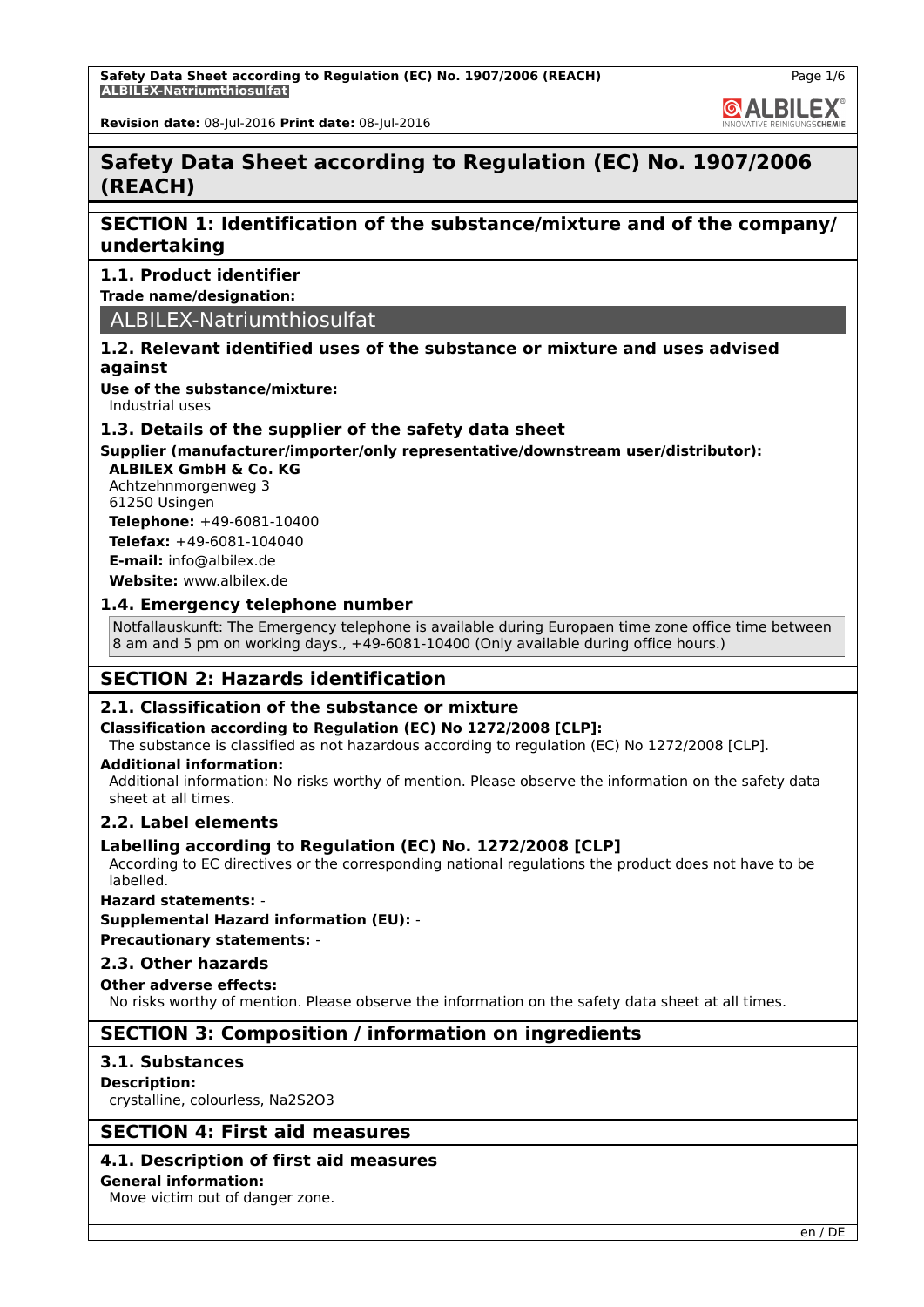**GALBILEX** 

**Revision date:** 08-Jul-2016 **Print date:** 08-Jul-2016

### **Following inhalation:**

Remove casualty to fresh air and keep warm and at rest.

### **In case of skin contact:**

After contact with skin, wash immediately with plenty of water and soap.

### **After eye contact:**

If product gets into the eye, keep eyelid open and rinse immediately with large quantities of water, for at least 5 minutes. Subsequently consult an ophthalmologist.

### **After ingestion:**

Let water be drunken in little sips (dilution effect).Rinse mouth.

### **4.2. Most important symptoms and effects, both acute and delayed** No known symptoms to date.

# **4.3. Indication of any immediate medical attention and special treatment needed**

After ingestion Let water be drunken in little sips (dilution effect).

# **SECTION 5: Firefighting measures**

### **5.1. Extinguishing media**

### **Suitable extinguishing media:**

Product is non inflamable

# **5.2. Special hazards arising from the substance or mixture**

No risks worthy of mention.

### **5.3. Advice for firefighters**

In case of fire: Wear self-contained breathing apparatus.

### **5.4. Additional information**

Co-ordinate fire-fighting measures to the fire surroundings.

# **SECTION 6: Accidental release measures**

### **6.1. Personal precautions, protective equipment and emergency procedures**

### **6.1.1. For non-emergency personnel**

### **Personal precautions:**

Wear personal protection equipment.Avoid dust formation.

### **6.1.2. For emergency responders**

No data available

### **6.2. Environmental precautions**

No special environmental measures are necessary.Do not allow to enter into surface water or drains.

### **6.3. Methods and material for containment and cleaning up**

### **For cleaning up:**

Take up dust-free and set down dust-free.

### **6.4. Reference to other sections**

No data available

### **6.5. Additional information**

No data available

### **SECTION 7: Handling and storage**

### **7.1. Precautions for safe handling**

### **Protective measures**

### **Advices on safe handling:**

No special measures are required.

### **Fire prevent measures:**

No special fire protection measures are necessary.

## **7.2. Conditions for safe storage, including any incompatibilities**

### **Requirements for storage rooms and vessels:**

Keep container tightly closed in a cool, well-ventilated place.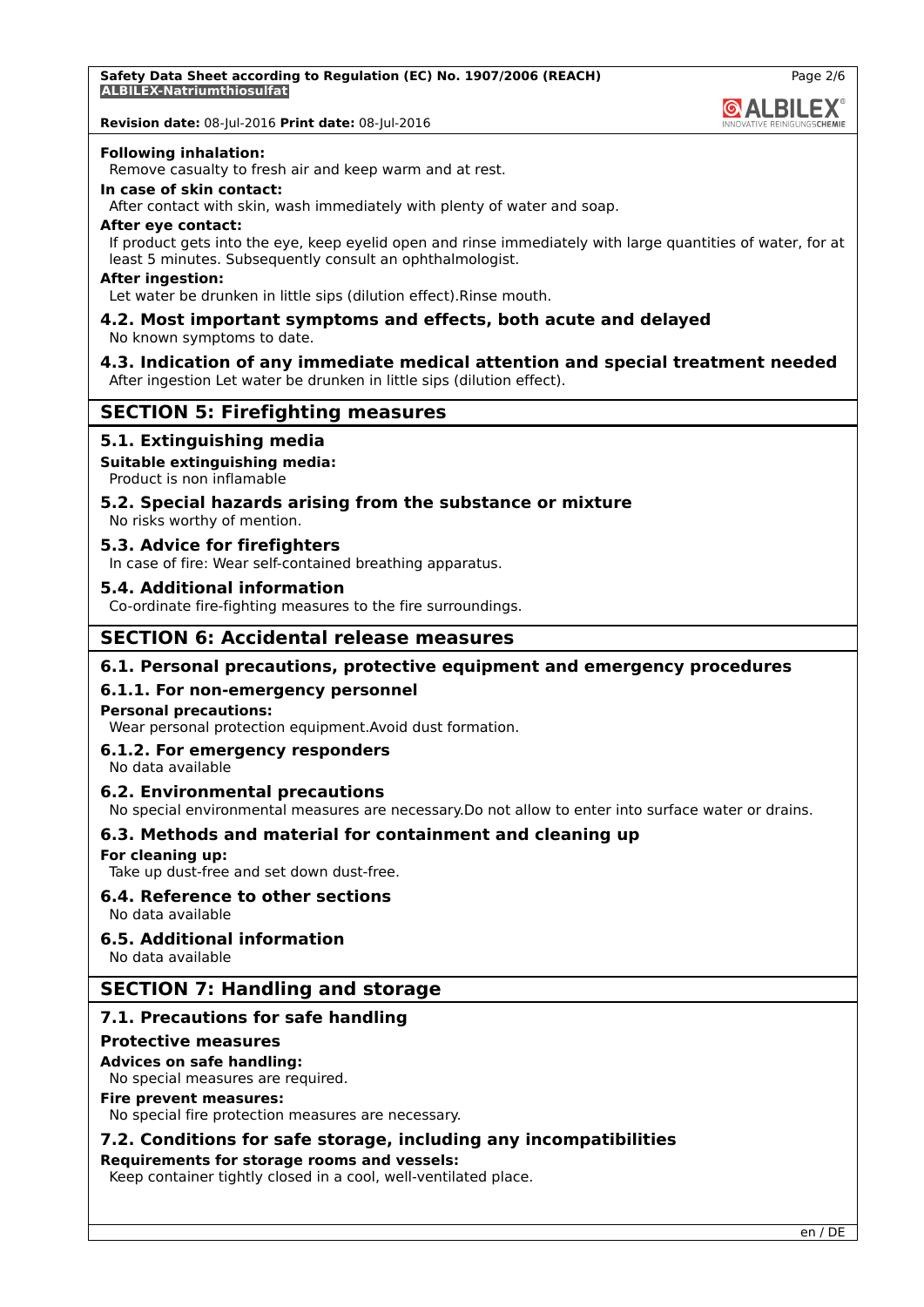**GALBILEX** 

# **Revision date:** 08-Jul-2016 **Print date:** 08-Jul-2016

### **Hints on storage assembly:**

Materials to avoid Acid

### **7.3. Specific end use(s)**

**Recommendation:** No data available

# **SECTION 8: Exposure controls/personal protection**

### **8.1. Control parameters**

No data available

### **8.2. Exposure controls**

# **8.2.1. Appropriate engineering controls**

No data available

### **8.2.2. Personal protection equipment**

### **Eye/face protection:**

Tightly sealed safety glasses. oder Face protection shield

### **Skin protection:**

Hand protection: In case of prolonged or frequently repeated skin contact: Wear protective gloves.

### **Respiratory protection:**

With correct and proper use, and under normal conditions, breathing protection is not required. dust formation Use appropriate respiratory protection.: P1 (EN 143)

### **Other protection measures:**

Protective clothing: lab coat Lab coat.

General health and safety measures: When using do not eat, drink, smoke, sniff. Wash hands before breaks and after work.

### **8.2.3. Environmental exposure controls**

No data available

### **8.3. Additional information**

No data available

# **SECTION 9: Physical and chemical properties**

### **9.1. Information on basic physical and chemical properties**

### **Appearance**

**Physical state:** liquid **Colour:**  $y$ ellow **Odour:** characteristic

### **Safety relevant basis data**

| parameter                                       |                       | lat °C | $ $ method | Remark                                 |
|-------------------------------------------------|-----------------------|--------|------------|----------------------------------------|
| pH                                              | $6 - 8$               | 20 °C  |            | Gehalt an gelöster Substanz: 50<br>g/l |
| Melting point/freezing point                    | $51 - 53 °C$          |        |            |                                        |
| Freezing point                                  | not determined        |        |            |                                        |
| Initial boiling point and boiling<br>range      | not determined        |        |            |                                        |
| Decomposition temperature (°C):                 | Inot determined       |        |            |                                        |
| Flash point                                     | not determined        |        |            |                                        |
| Evaporation rate                                | not determined        |        |            |                                        |
| Ignition temperature in °C                      | not determined        |        |            |                                        |
| Upper/lower flammability or<br>explosive limits | not determined        |        |            |                                        |
| Vapour pressure                                 | $22.9 - 23.1$ hPa     | 20 °C  |            |                                        |
| Vapour density                                  | not determined        |        |            |                                        |
| Density                                         | $1$ g/cm <sup>3</sup> | 20 °C  |            |                                        |
| <b>Bulk density</b>                             | not determined        |        |            |                                        |
| Water solubility (g/L)                          | not determined        |        |            |                                        |
| Partition coefficient: n-octanol/<br>water      | not determined        |        |            |                                        |
| Dynamic viscosity                               | not determined        |        |            |                                        |
| Kinematic viscosity                             | not determined        |        |            |                                        |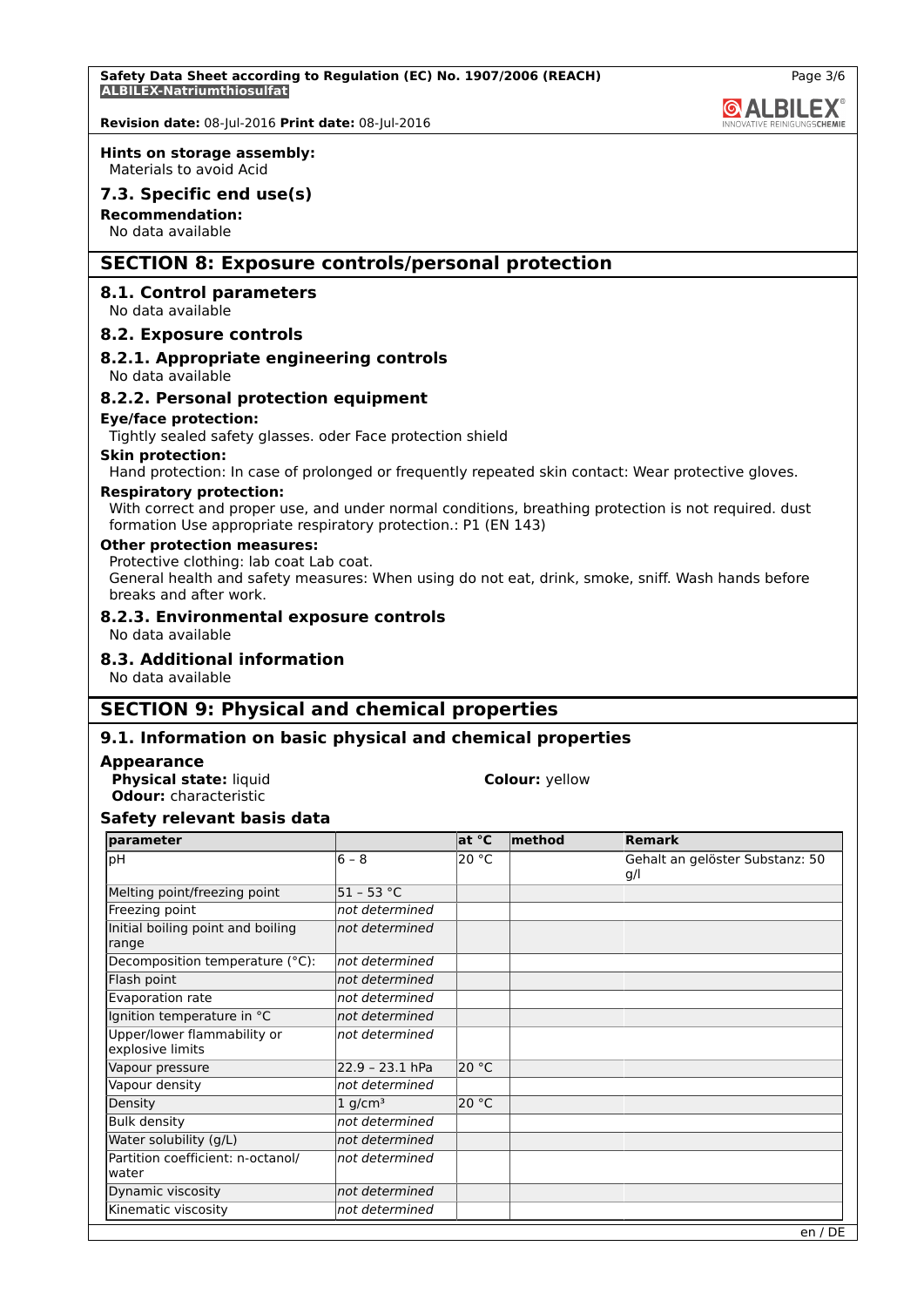

**Revision date:** 08-Jul-2016 **Print date:** 08-Jul-2016

### **9.2. Other information**

No data available

# **SECTION 10: Stability and reactivity**

### **10.1. Reactivity**

Materials to avoid Acid Oxidising agent, strong

### **10.2. Chemical stability**

No data available

### **10.3. Possibility of hazardous reactions**

In case of fire may be liberated: Sulphur oxides

### **10.4. Conditions to avoid**

To date, no known

### **10.5. Incompatible materials**

Acid Oxidising agent, strong

### **10.6. Hazardous decomposition products**

No decomposition on normal use In case of fire may be liberated: Sulphur oxides

# **SECTION 11: Toxicological information**

### **11.1. Information on toxicological effects**

| <b>CAS No.</b> | Substance name      | <b>Toxicological information</b>    |
|----------------|---------------------|-------------------------------------|
| 7772-98-7      | sodium thiosulphate | $ LD_{50}$ oral: 5,200 mg/kg (Maus) |

# **Skin corrosion/irritation:**

# No data available

# **Respiratory or skin sensitisation:**

# No data available

# **Additional information:**

Other information: Toxicological data are not available.

# **SECTION 12: Ecological information**

### **12.1. Toxicity**

### **Terrestrial toxicity:**

LC50 (Gambusia affinis) 24000mg/l/96h

### **12.2. Persistence and degradability**

### **Additional information:**

Further ecological information: No data available

### **12.3. Bioaccumulative potential**

**Accumulation / Evaluation:** Additional information: No data available

# **12.4. Mobility in soil**

No data available

### **12.5. Results of PBT and vPvB assessment**

| <b>ICAS No.</b> | Substance name      | <b>Results of PBT and vPvB assessment</b> |
|-----------------|---------------------|-------------------------------------------|
| 17772-98-7      | sodium thiosulphate |                                           |

No data available

### **12.6. Other adverse effects**

Further ecological information: No data available

# **SECTION 13: Disposal considerations**

### **13.1. Waste treatment methods**

Send to a hazardous waste incinerator facility under observation of official regulations.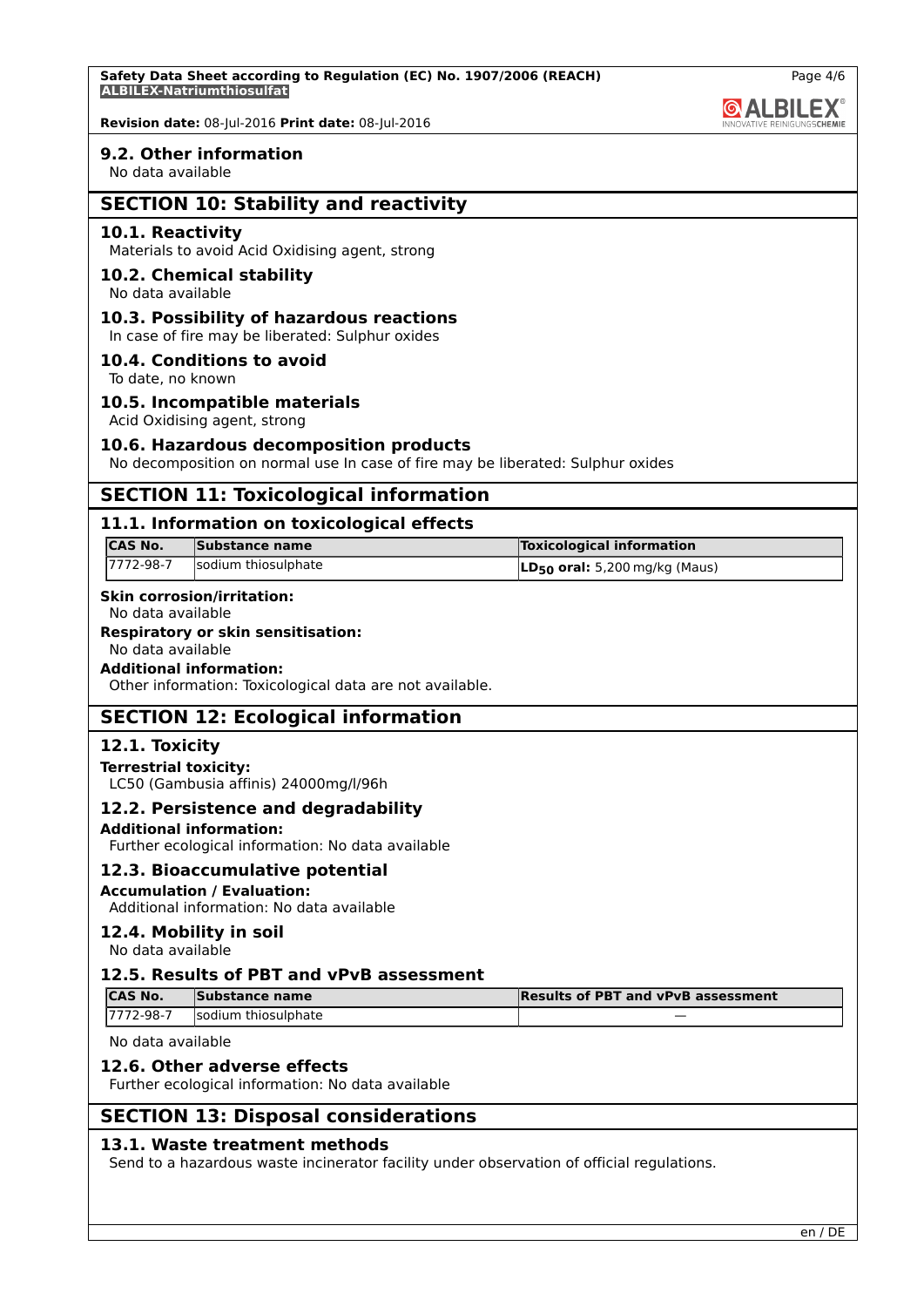

**Revision date:** 08-Jul-2016 **Print date:** 08-Jul-2016

### **Waste treatment options**

**Appropriate disposal / Package:** Wash with water and give to pastic recycling.

## **13.2. Additional information**

No data available

# **SECTION 14: Transport information**

No dangerous good in sense of these transport regulations.

### **14.1. UN-No.**

not relevant

## **14.2. UN proper shipping name**

not relevant

## **14.3. Transport hazard class(es)**

not relevant

## **14.4. Packing group**

not relevant

# **14.5. Environmental hazards**

not relevant

## **14.6. Special precautions for user**

not relevant

### **14.7. Transport in bulk according to Annex II of MARPOL 73/78 and the IBC Code** not relevant

### **Additional information:**

No dangerous good in sense of these transport regulations.

# **SECTION 15: Regulatory information**

## **15.1. Safety, health and environmental regulations/legislation specific for the substance or mixture**

### **15.1.1. EU legislation**

No data available

# **15.1.2. National regulations**

### **[DE] National regulations**

### **Water hazard class (WGK)**

### **WGK:**

1 - schwach wassergefährdend

### **15.2. Chemical Safety Assessment** No data available

# **15.3. Additional information**

No data available

# **SECTION 16: Other information**

# **16.1. Indication of changes**

No data available

### **16.2. Abbreviations and acronyms** No data available

### **16.3. Key literature references and sources for data** No data available

en / DE